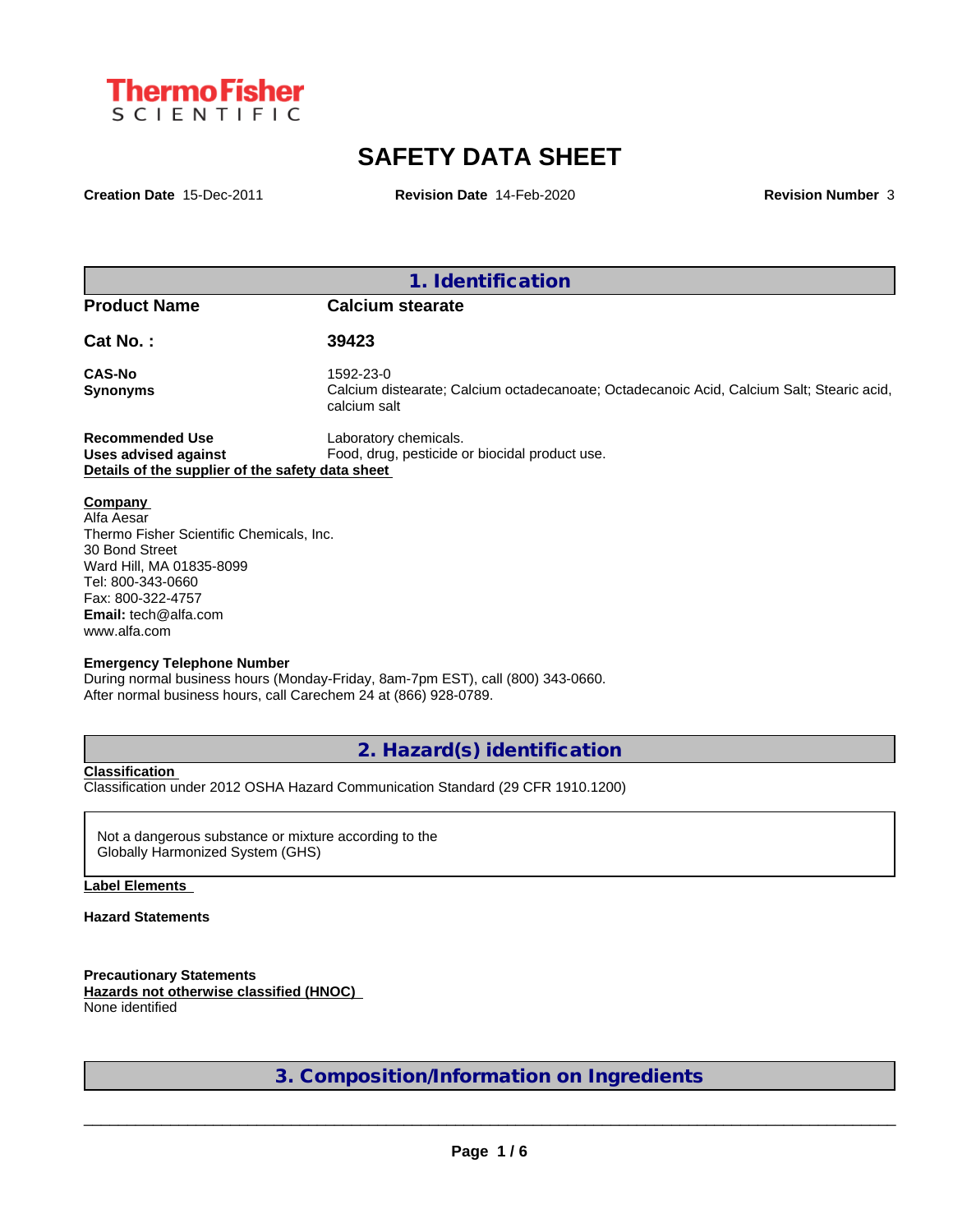| <b>Component</b>                       |                                                                                                                    | <b>CAS-No</b>         | Weight % |  |  |  |  |
|----------------------------------------|--------------------------------------------------------------------------------------------------------------------|-----------------------|----------|--|--|--|--|
| Calcium stearate                       |                                                                                                                    | 1592-23-0             | $95$     |  |  |  |  |
|                                        |                                                                                                                    |                       |          |  |  |  |  |
|                                        |                                                                                                                    | 4. First-aid measures |          |  |  |  |  |
| <b>Eye Contact</b>                     | Rinse immediately with plenty of water, also under the eyelids, for at least 15 minutes. Get<br>medical attention. |                       |          |  |  |  |  |
| <b>Skin Contact</b>                    | Wash off immediately with plenty of water for at least 15 minutes. Get medical attention.                          |                       |          |  |  |  |  |
| <b>Inhalation</b>                      | Remove to fresh air. Get medical attention. If not breathing, give artificial respiration.                         |                       |          |  |  |  |  |
| <b>Ingestion</b>                       | Do NOT induce vomiting. Get medical attention.                                                                     |                       |          |  |  |  |  |
| Most important symptoms and<br>effects | No information available.                                                                                          |                       |          |  |  |  |  |
| <b>Notes to Physician</b>              | Treat symptomatically                                                                                              |                       |          |  |  |  |  |
|                                        |                                                                                                                    |                       |          |  |  |  |  |

**5. Fire-fighting measures**

| Water spray, carbon dioxide (CO2), dry chemical, alcohol-resistant foam.                                                               |
|----------------------------------------------------------------------------------------------------------------------------------------|
| No information available                                                                                                               |
| Not applicable<br>No information available                                                                                             |
| 250 °C / 482 °F                                                                                                                        |
| No data available<br>No data available<br><b>Sensitivity to Mechanical Impact No information available</b><br>No information available |
|                                                                                                                                        |

## **Specific Hazards Arising from the Chemical**

Keep product and empty container away from heat and sources of ignition.

#### **Hazardous Combustion Products**

Carbon monoxide (CO). Carbon dioxide (CO2). Calcium oxides.

## **Protective Equipment and Precautions for Firefighters**

As in any fire, wear self-contained breathing apparatus pressure-demand, MSHA/NIOSH (approved or equivalent) and full protective gear. Thermal decomposition can lead to release of irritating gases and vapors.

| <b>NFPA</b>                      |                                |                                                                                       |                                                                                        |
|----------------------------------|--------------------------------|---------------------------------------------------------------------------------------|----------------------------------------------------------------------------------------|
| <b>Health</b>                    | <b>Flammability</b>            | <b>Instability</b>                                                                    | <b>Physical hazards</b><br>N/A                                                         |
|                                  | 6. Accidental release measures |                                                                                       |                                                                                        |
| <b>Personal Precautions</b>      | formation.                     |                                                                                       | Ensure adequate ventilation. Use personal protective equipment as required. Avoid dust |
| <b>Environmental Precautions</b> | Information.                   | Should not be released into the environment. See Section 12 for additional Ecological |                                                                                        |
|                                  |                                |                                                                                       |                                                                                        |

**Methods for Containment and Clean** Sweep up and shovel into suitable containers for disposal. Avoid dust formation. **Up**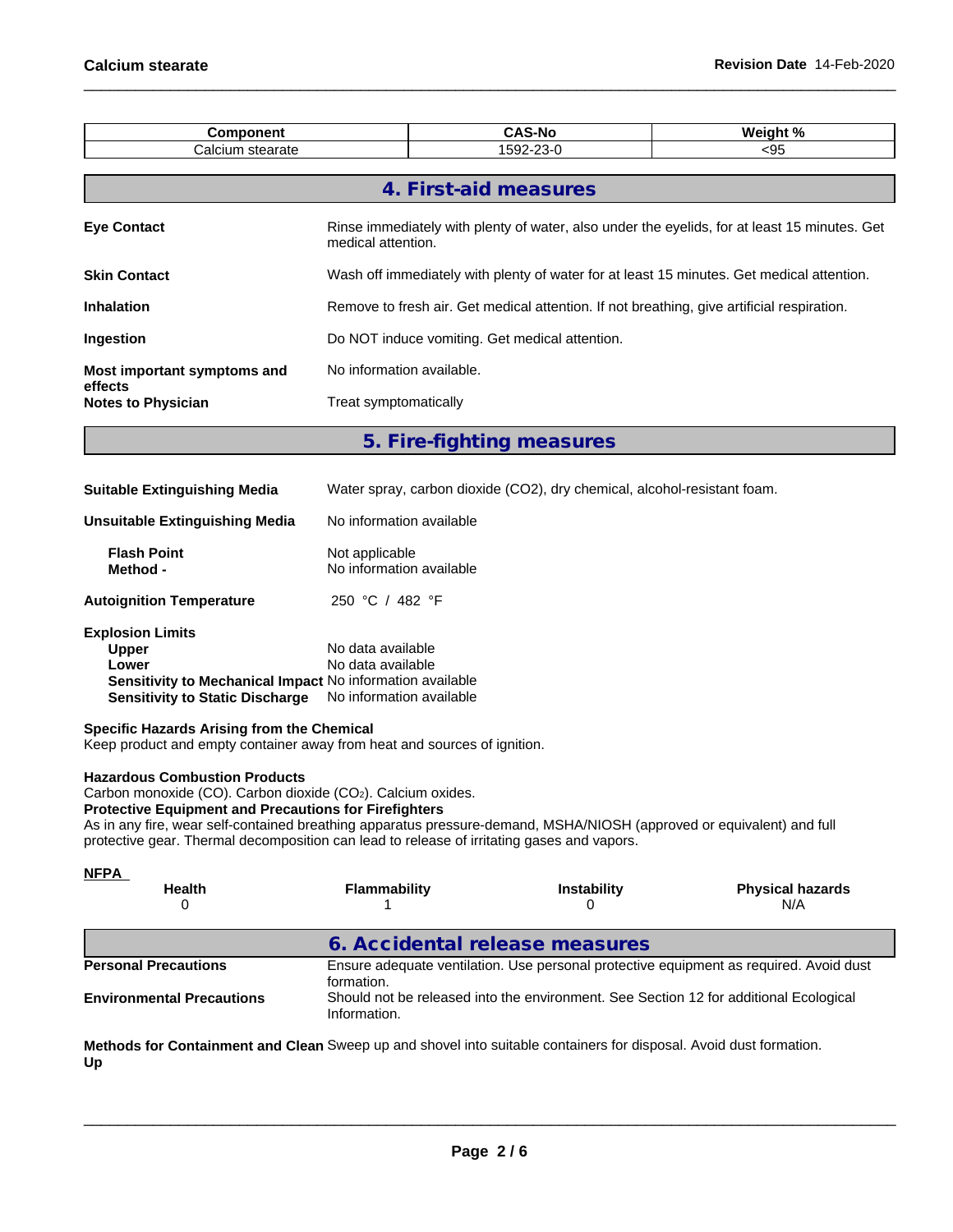# **7. Handling and storage** Handling **Handling** Wear personal protective equipment/face protection. Ensure adequate ventilation. Avoid contact with skin, eyes or clothing. Avoid ingestion and inhalation. Avoid dust formation. Wash hands before breaks and immediately after handling the product.

**Storage** Keep containers tightly closed in a dry, cool and well-ventilated place.

# **8. Exposure controls / personal protection**

# **Exposure Guidelines**

| Component        | <b>ACGIH TLV</b>         | OSHA PEL | <b>NIOSH IDLH</b> | Mexico OEL (TWA)         |
|------------------|--------------------------|----------|-------------------|--------------------------|
| Calcium stearate | TWA: $10 \text{ ma/m}^3$ |          |                   | TWA: $10 \text{ mg/m}^3$ |
|                  | TWA: $3 \text{ ma/m}^3$  |          |                   |                          |

*Legend*

*ACGIH - American Conference of Governmental Industrial Hygienists*

**Engineering Measures** None under normal use conditions.

## **Personal Protective Equipment**

| <b>Eye/face Protection</b>    | Wear appropriate protective eyeglasses or chemical safety goggles as described by<br>OSHA's eye and face protection regulations in 29 CFR 1910.133 or European Standard<br>EN166. |
|-------------------------------|-----------------------------------------------------------------------------------------------------------------------------------------------------------------------------------|
| Skin and body protection      | Wear appropriate protective gloves and clothing to prevent skin exposure.                                                                                                         |
| <b>Respiratory Protection</b> | No protective equipment is needed under normal use conditions.                                                                                                                    |
| <b>Hygiene Measures</b>       | Handle in accordance with good industrial hygiene and safety practice.                                                                                                            |

# **9. Physical and chemical properties**

| <b>Physical State</b>                   | Solid                       |
|-----------------------------------------|-----------------------------|
| Appearance                              | White                       |
| Odor                                    | Slight                      |
| <b>Odor Threshold</b>                   | No information available    |
| pH                                      | No information available    |
| <b>Melting Point/Range</b>              | 145 - 160 °C / 293 - 320 °F |
| <b>Boiling Point/Range</b>              | No information available    |
| <b>Flash Point</b>                      | Not applicable              |
| <b>Evaporation Rate</b>                 | Not applicable              |
| Flammability (solid,gas)                | No information available    |
| <b>Flammability or explosive limits</b> |                             |
| <b>Upper</b>                            | No data available           |
| Lower                                   | No data available           |
| <b>Vapor Pressure</b>                   | No information available    |
| <b>Vapor Density</b>                    | Not applicable              |
| <b>Specific Gravity</b>                 | No information available    |
| <b>Solubility</b>                       | Insoluble in water          |
| Partition coefficient; n-octanol/water  | No data available           |
| <b>Autoignition Temperature</b>         | 250 °C / 482 °F             |
| <b>Decomposition Temperature</b>        | No information available    |
| <b>Viscosity</b>                        | Not applicable              |
| <b>Molecular Formula</b>                | C36 H70 Ca O4               |
| <b>Molecular Weight</b>                 | 607.02                      |
|                                         |                             |

**10. Stability and reactivity**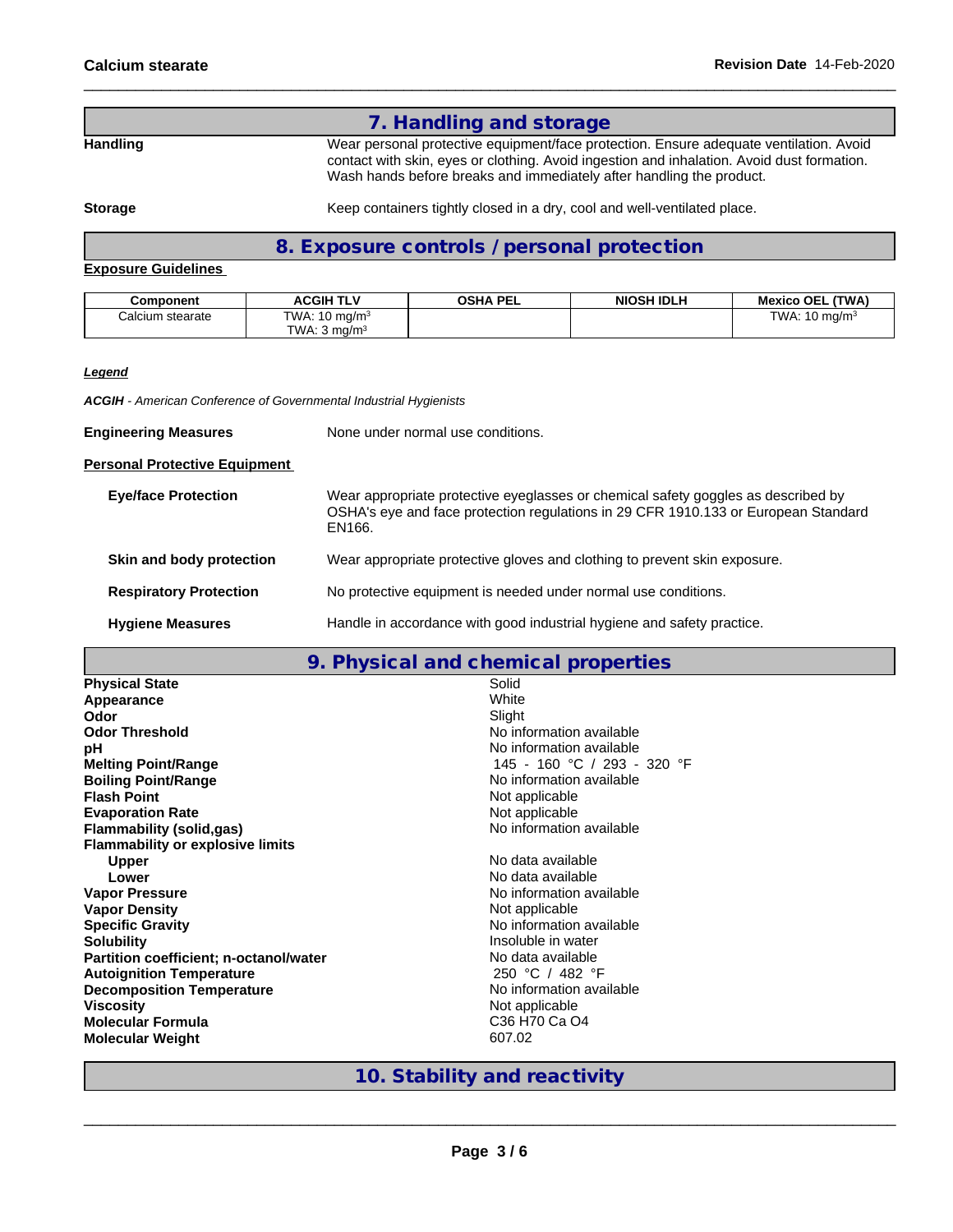| <b>Reactive Hazard</b>          | None known, based on information available                                                  |
|---------------------------------|---------------------------------------------------------------------------------------------|
| <b>Stability</b>                | Stable under normal conditions.                                                             |
| <b>Conditions to Avoid</b>      | Incompatible products. Excess heat. Avoid dust formation.                                   |
| <b>Incompatible Materials</b>   | Strong oxidizing agents                                                                     |
|                                 | Hazardous Decomposition Products Carbon monoxide (CO), Carbon dioxide (CO2), Calcium oxides |
| <b>Hazardous Polymerization</b> | Hazardous polymerization does not occur.                                                    |
| <b>Hazardous Reactions</b>      | None under normal processing.                                                               |

**11. Toxicological information**

# **Acute Toxicity**

| <b>Product Information</b>                                                                                    |                                    |                           |                                                 |                                                                                          |             |                        |  |  |  |  |
|---------------------------------------------------------------------------------------------------------------|------------------------------------|---------------------------|-------------------------------------------------|------------------------------------------------------------------------------------------|-------------|------------------------|--|--|--|--|
| <b>Component Information</b><br><b>Component</b>                                                              |                                    | LD50 Oral                 |                                                 | <b>LD50 Dermal</b>                                                                       |             | <b>LC50 Inhalation</b> |  |  |  |  |
| Calcium stearate                                                                                              |                                    | $>10$ g/kg (Rat)          |                                                 | Not listed                                                                               |             | Not listed             |  |  |  |  |
|                                                                                                               | <b>Toxicologically Synergistic</b> |                           | No information available                        |                                                                                          |             |                        |  |  |  |  |
| <b>Products</b><br>Delayed and immediate effects as well as chronic effects from short and long-term exposure |                                    |                           |                                                 |                                                                                          |             |                        |  |  |  |  |
| <b>Irritation</b>                                                                                             |                                    |                           | Irritating to eyes, respiratory system and skin |                                                                                          |             |                        |  |  |  |  |
| <b>Sensitization</b>                                                                                          |                                    | No information available  |                                                 |                                                                                          |             |                        |  |  |  |  |
| Carcinogenicity                                                                                               |                                    |                           |                                                 | The table below indicates whether each agency has listed any ingredient as a carcinogen. |             |                        |  |  |  |  |
| <b>Component</b>                                                                                              | <b>CAS-No</b>                      | <b>IARC</b>               | <b>NTP</b>                                      | <b>ACGIH</b>                                                                             | <b>OSHA</b> | <b>Mexico</b>          |  |  |  |  |
| Calcium stearate                                                                                              | 1592-23-0                          | Not listed                | Not listed                                      | Not listed                                                                               | Not listed  | Not listed             |  |  |  |  |
| <b>Mutagenic Effects</b>                                                                                      |                                    | No information available  |                                                 |                                                                                          |             |                        |  |  |  |  |
| <b>Reproductive Effects</b>                                                                                   |                                    | No information available. |                                                 |                                                                                          |             |                        |  |  |  |  |
| <b>Developmental Effects</b>                                                                                  |                                    | No information available. |                                                 |                                                                                          |             |                        |  |  |  |  |
| <b>Teratogenicity</b>                                                                                         |                                    | No information available. |                                                 |                                                                                          |             |                        |  |  |  |  |
| <b>STOT - single exposure</b><br><b>STOT - repeated exposure</b>                                              |                                    | None known<br>None known  |                                                 |                                                                                          |             |                        |  |  |  |  |
| <b>Aspiration hazard</b>                                                                                      |                                    | No information available  |                                                 |                                                                                          |             |                        |  |  |  |  |
| Symptoms / effects, both acute and No information available<br>delayed                                        |                                    |                           |                                                 |                                                                                          |             |                        |  |  |  |  |
| <b>Endocrine Disruptor Information</b>                                                                        |                                    | No information available  |                                                 |                                                                                          |             |                        |  |  |  |  |
| <b>Other Adverse Effects</b>                                                                                  |                                    |                           |                                                 | The toxicological properties have not been fully investigated.                           |             |                        |  |  |  |  |
|                                                                                                               |                                    |                           | 12. Ecological information                      |                                                                                          |             |                        |  |  |  |  |
| <b>Ecotoxicity</b>                                                                                            |                                    |                           |                                                 |                                                                                          |             |                        |  |  |  |  |
|                                                                                                               |                                    |                           |                                                 |                                                                                          |             |                        |  |  |  |  |

**Persistence and Degradability** Insoluble in water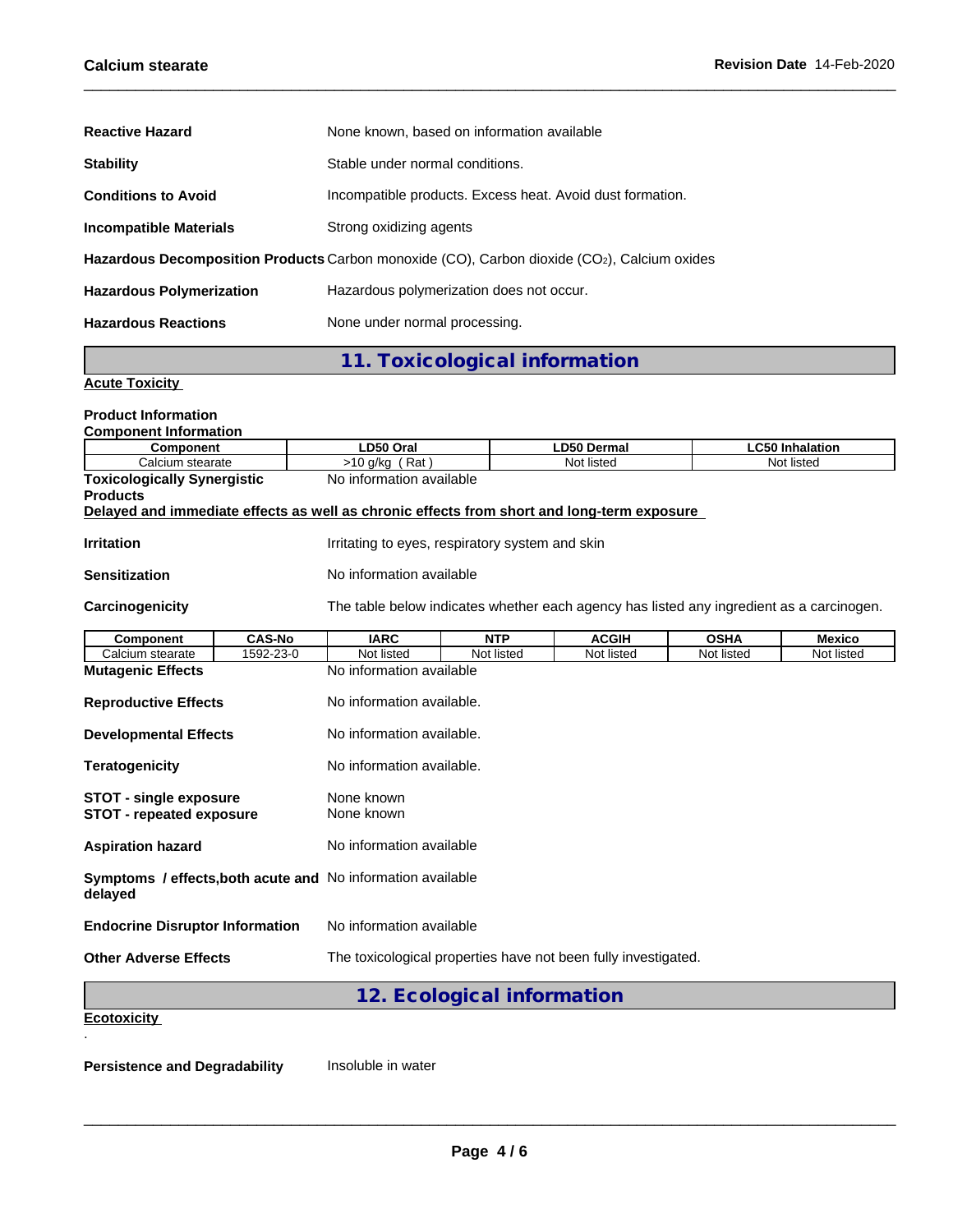| <b>Bioaccumulation/Accumulation</b> | No information available.                                                                                                                                                                                                                                             |  |  |  |  |  |
|-------------------------------------|-----------------------------------------------------------------------------------------------------------------------------------------------------------------------------------------------------------------------------------------------------------------------|--|--|--|--|--|
| <b>Mobility</b>                     | Is not likely mobile in the environment due its low water solubility.                                                                                                                                                                                                 |  |  |  |  |  |
|                                     | 13. Disposal considerations                                                                                                                                                                                                                                           |  |  |  |  |  |
| <b>Waste Disposal Methods</b>       | Chemical waste generators must determine whether a discarded chemical is classified as a<br>hazardous waste. Chemical waste generators must also consult local, regional, and<br>national hazardous waste regulations to ensure complete and accurate classification. |  |  |  |  |  |
|                                     | 14. Transport information                                                                                                                                                                                                                                             |  |  |  |  |  |
| <u>DOT</u>                          | Not regulated                                                                                                                                                                                                                                                         |  |  |  |  |  |
| $\_TDG$                             | Not regulated                                                                                                                                                                                                                                                         |  |  |  |  |  |
| <b>IATA</b>                         | Not regulated                                                                                                                                                                                                                                                         |  |  |  |  |  |
| <b>IMDG/IMO</b>                     | Not regulated                                                                                                                                                                                                                                                         |  |  |  |  |  |

# **United States of America Inventory**

| Component        | <b>CAS-No</b>                      | <b>TSCA</b> | TOO ALL<br>$\cdots$<br>- Inventory notification ا<br><b>Active/Inactive</b> | <b>TSCA</b><br><b>EPA Requiatory</b><br><b>Flags</b> |
|------------------|------------------------------------|-------------|-----------------------------------------------------------------------------|------------------------------------------------------|
| Calcium stearate | $\sim$ $\sim$<br>rnn<br>I 592-Z3-U |             | <b>CTIVE</b><br>nu                                                          |                                                      |

**15. Regulatory information**

#### **Legend:**

**TSCA** - Toxic Substances Control Act, (40 CFR Part 710) X - Listed

'-' - Not Listed

**TSCA 12(b)** - Notices of Export Not applicable

#### **International Inventories**

Canada (DSL/NDSL), Europe (EINECS/ELINCS/NLP), Philippines (PICCS), Japan (ENCS), Australia (AICS), China (IECSC), Korea (ECL).

| Component        | ີ AS-No                 | <b>DSL</b> | <b>NDSL</b> | <b>EINECS</b>               | <b>PICCS</b> | <b>ENCS</b> | <b>AICS</b> | <b>IECSC</b> | <b>VECI</b><br>ncul         |
|------------------|-------------------------|------------|-------------|-----------------------------|--------------|-------------|-------------|--------------|-----------------------------|
| Calcium stearate | $\sim$<br>592<br>'-23-C |            |             | 472-8<br>$\sim$<br>∫−∼<br>. |              |             |             |              | 00017<br>10F<br>-2034<br>↖⊏ |

## **U.S. Federal Regulations**

| <b>SARA 313</b>                                                                                      | Not applicable                                              |
|------------------------------------------------------------------------------------------------------|-------------------------------------------------------------|
| <b>SARA 311/312 Hazard Categories</b>                                                                | See section 2 for more information                          |
| <b>CWA (Clean Water Act)</b>                                                                         | Not applicable                                              |
| Clean Air Act                                                                                        | Not applicable                                              |
| <b>OSHA</b> - Occupational Safety and<br><b>Health Administration</b>                                | Not applicable                                              |
| <b>CERCLA</b>                                                                                        | Not applicable                                              |
| <b>California Proposition 65</b>                                                                     | This product does not contain any Proposition 65 chemicals. |
| <b>U.S. State Right-to-Know</b><br><b>Regulations</b>                                                | Not applicable                                              |
| <b>U.S. Department of Transportation</b><br>Reportable Quantity (RQ):<br><b>DOT Marine Pollutant</b> | N<br>N                                                      |
|                                                                                                      |                                                             |